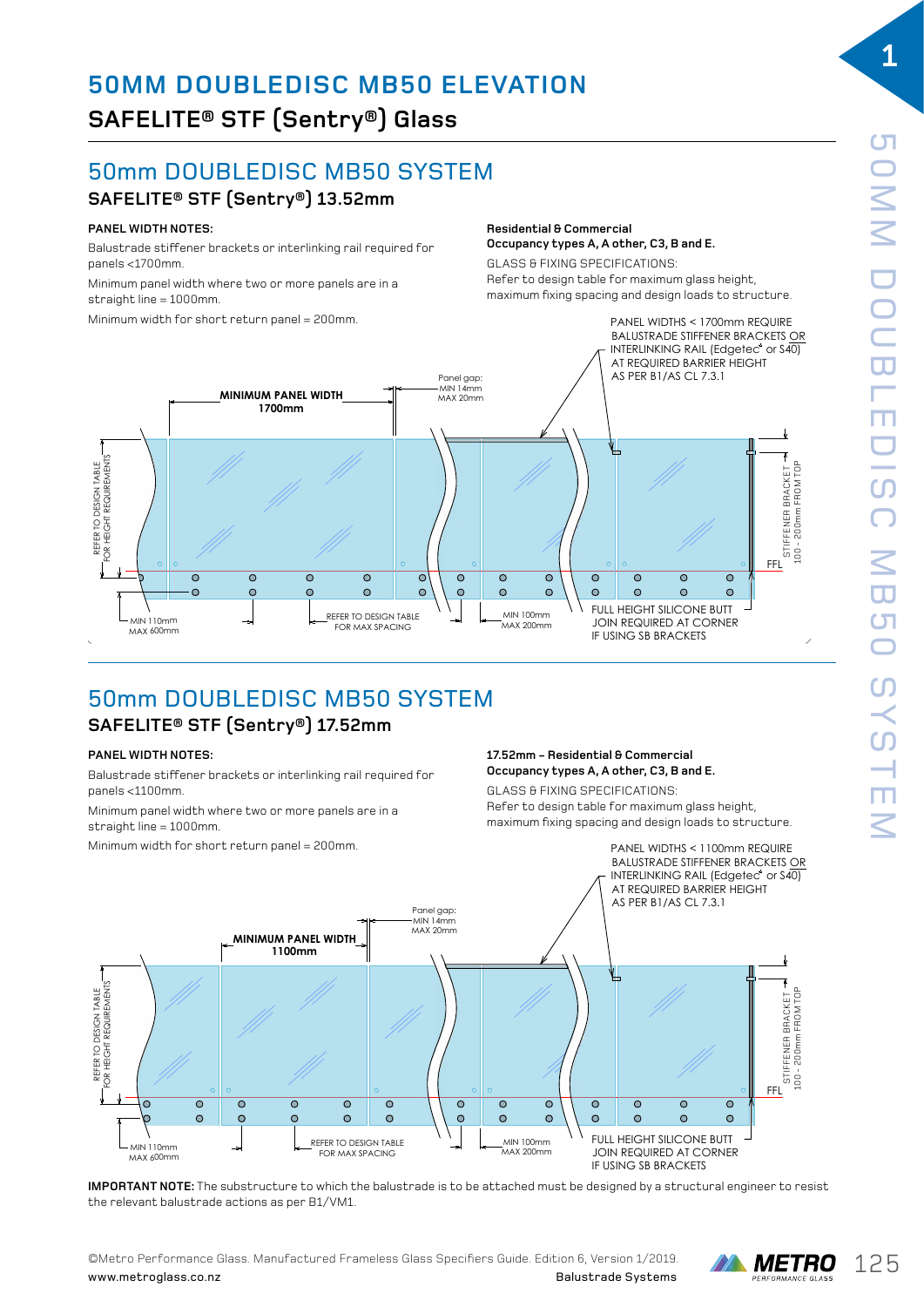# **50MM DOUBLEDISC MB50 ELEVATION**

### **SAFELITE® EVA Glass**

### 50mm DOUBLEDISC MB50 SYSTEM

#### **SAFELITE® EVA 15.2mm SAFELITE® EVA 17.2mm** double disc and disc and disc and disc and disc and disc and disc and disc and disc and disc and disc and disc <br>Double disc and disc and disc and disc and disc and disc and disc and disc and disc and disc and disc and disc

### **PANEL WIDTH NOTES:**

Minimum panel width where two or more panels are in a straight line = 1000mm. Minimum width for short return panel = 200mm.

#### **Residential & Commercial Occupancy types A, A other, C3, B and E.**

GLASS & FIXING SPECIFICATIONS: **Residential & Commercial** acass on ixing si connomitions.<br>Refer to design table for maximum glass height, maximum fixing spacing and design loads to structure.



**IMPORTANT NOTE:** The substructure to which the balustrade is to be attached must be designed by a structural engineer to resist the relevant balustrade actions as per B1/VM1.

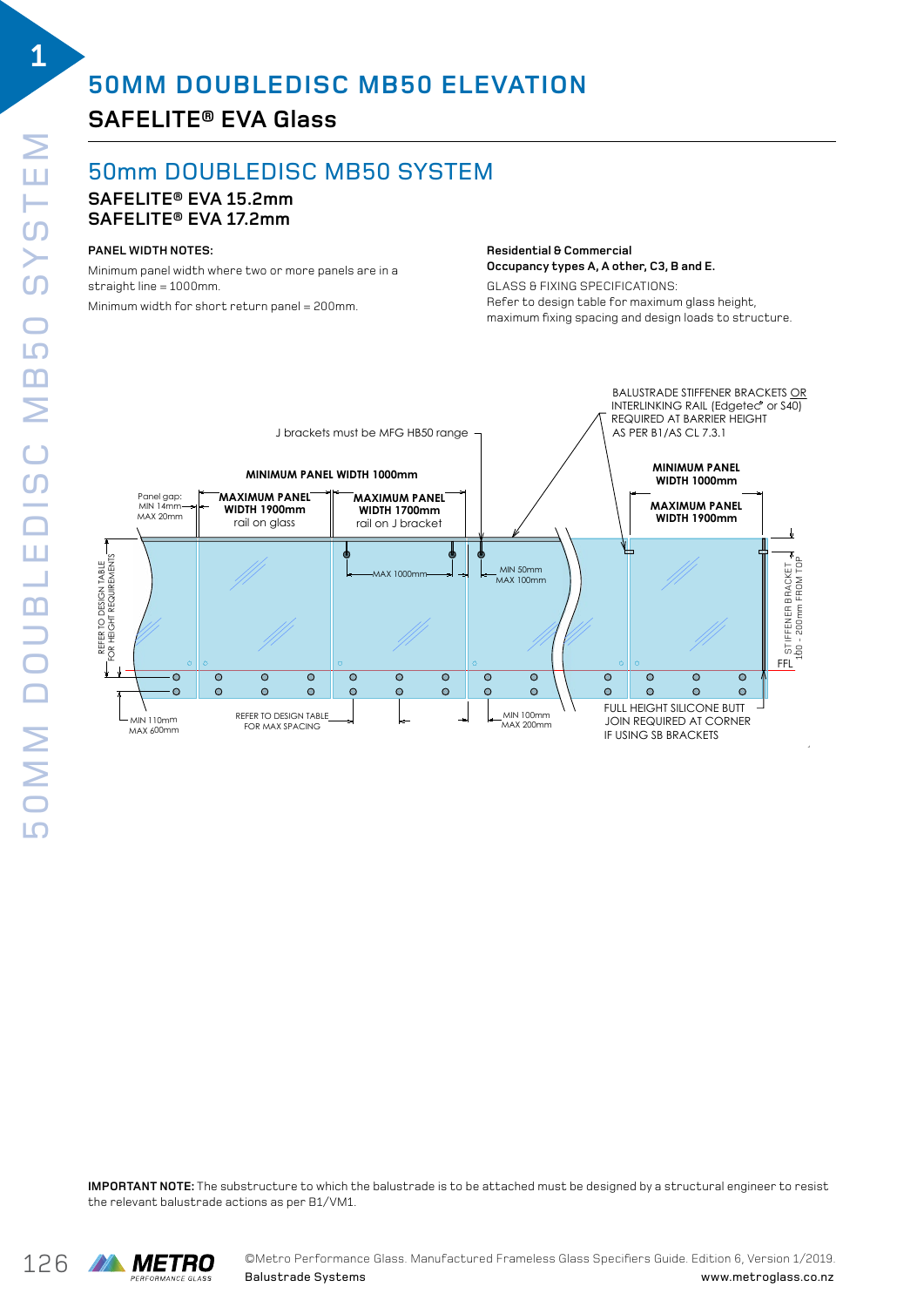## **TEMPAFLOAT® Glass**

# 50mm DOUBLEDISC MB50 SYSTEM

### **TEMPAFLOAT® 12mm**

### **PANEL WIDTH NOTES:**

Minimum panel width where two or more panels are in a  $strain$  ine = 1000mm.

Minimum width for short return panel = 200mm.

### **Residential & Commercial Occupancy types A, A other, C3, B and E.**

**GLASS & FIXING SPECIFICATIONS:** Refer to design table for maximum glass height, maximum fixing spacing and design loads to structure. Refer to design table for maximum glass height, **OCCLUDE OF ELITICATIONS.** 



# 50mm DOUBLEDISC MB50 SYSTEM

### **TEMPAFLOAT® 15mm** DOUBLE DISC MB50 SYSTEM DOUBLE DISC MB50 SYSTEM  $\overline{\phantom{0}}$

### **PANEL WIDTH NOTES:**

Minimum panel width where two or more panels are in a straight line = 1000mm.

Minimum width for short return panel = 200mm. an widen for oner ended.

#### **Residential & Commercial Occupancy types A, A other, C3, B and E. Residential & Commercial** Occupancy types A, A other, C3, B and E. **Occupancy types A, A other, C3, B and E.**

GLASS & FIXING SPECIFICATIONS: um panel width where two or more panels are in a<br>https://www.maximum.glass.height, maximum fixing spacing and design loads to structure. **PANEL WIDTH NOTES:** maximum fixing spacing and design loads to structure.



IMPORTANT NOTE: The substructure to which the balustrade is to be attached must be designed by a structural engineer to resist the relevant balustrade actions as per B1/VM1. by a structural engineer to resist the relevant balustrade actions as per B1/VM1. IMPORTANT NOTE: The substructure to which the balustrade is to be attached must be designed by a structural engineer to resist the relevant balustrade actions as per B1/VM1.

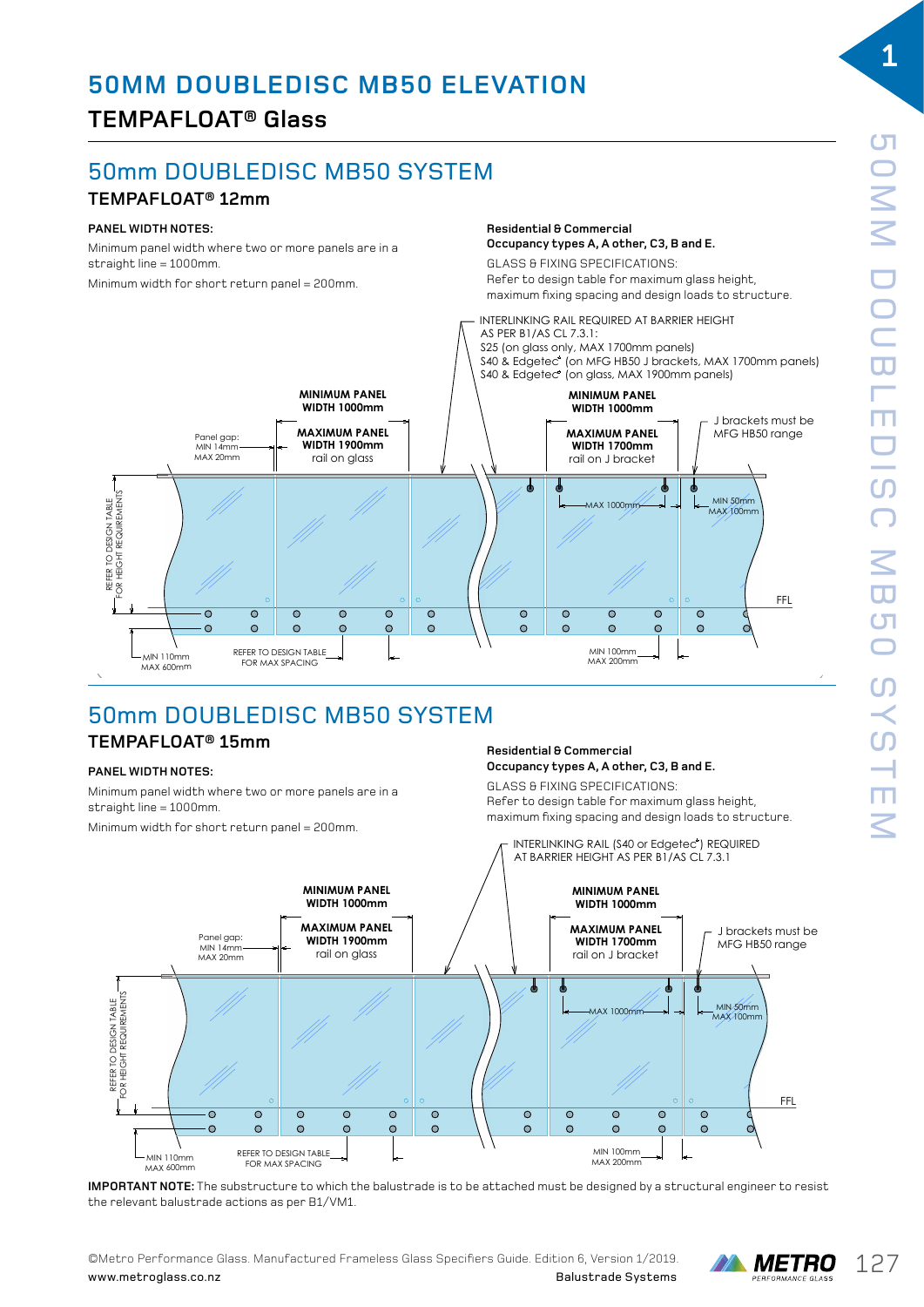# **50MM DOUBLEDISC MB50 ELEVATION**

### **Pool Fence**

### 50mm DOUBLEDISC MB50 SYSTEM **POOL FENCE ONLY TEMPAFLOAT® 12mm & 15mm** DOUBLE DISC MB50 BALUSTRADE SYSTEM

APPLIES TO FREE STANDING POOL FENCES NOT PROTECTING A FALL OF  $>1000$ mm. REE STANDING POOL I

As of Jan 2017, complies with Building Code clause F9  $\theta$ section 162C of the building Act.  $G$ 

GLASS & FIXING SPECIFICATIONS: achoo o Fixina or Lon Ioxirono.<br>Refer to design table for maximum glass height, maximum fixing spacing and design loads to structure. co design cable for maximum glass neight, S & FIXING SPECIFICATIONS:



### 50mm DOUBLEDISC MB50 SYSTEM DOUBLE DISC MB50 SYSTEM **POOL FENCE ONLY SAFELITE® EVA 17.2mm M** DOUBLEDISC

APPLIES TO FREE STANDING POOL FENCES NOT PROTECTING  $A$  FALL OF  $> 1000$ mm.

As of Jan 2017, complies with Building Code clause F9 & maximum fixing spacing and design loads to structure. GLASS & FIXING SPECIFICATIONS: section 162C of the building Act. Jan 2017, complies with Building Code clause F

GLASS & FIXING SPECIFICATIONS: achoo o Fixina or Comformono.<br>Refer to design table for maximum glass height, maximum fixing spacing and design loads to structure.



IMPORTANT NOTE: The substructure to which the balustrade is to be attached must be designed by a structural engineer to resist the relevant balustrade actions as per B1/VM1. **Website** www.metroglass.com